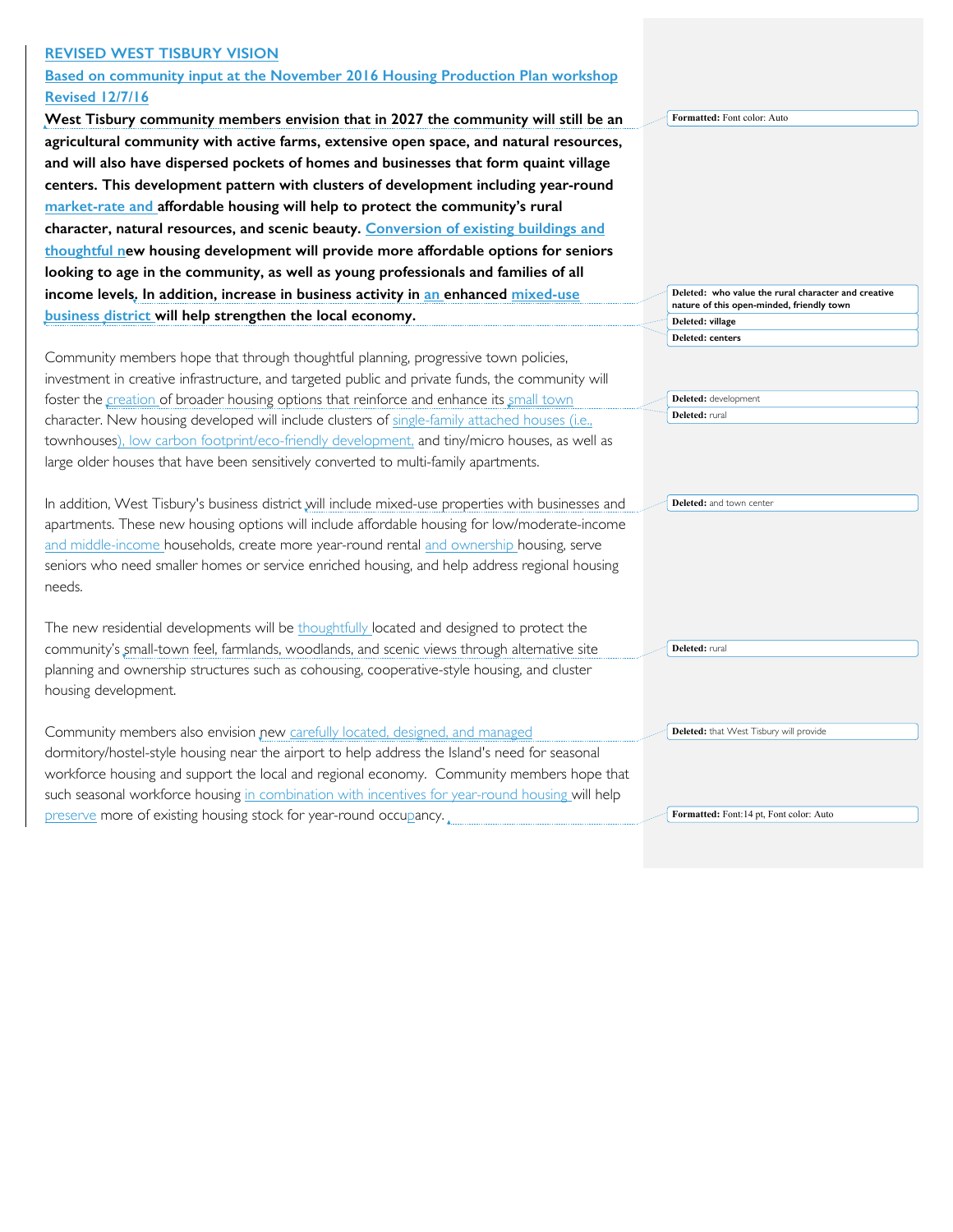Martha's Vineyard Draft Goals for Housing Production Plans - revised based on community comments at November 2016 HPP workshops *Prepared by JM Goldson 11/4/16, revised 11/8/16, 12/7/16*

|                | <b>West Tisbury</b>                                                     |                                                                               |
|----------------|-------------------------------------------------------------------------|-------------------------------------------------------------------------------|
| Housing        | Provide more flexibility to development broader housing options,        | Deleted: Foster                                                               |
| Options        | including year-round affordable rental housing, that reinforce and      | Deleted: of                                                                   |
|                | enhance the Town's rural character. These housing options could         |                                                                               |
|                | include, but would not be limited to, clusters of single-family         |                                                                               |
|                | attached homes (i.e., townhouses), tiny/micro houses, conversion of     |                                                                               |
|                | larger older homes to multi-family, low carbon footprint/eco-friendly   |                                                                               |
|                | housing, and mixed-use commercial/residential properties in             |                                                                               |
|                | business districts, where appropriate.                                  | Deleted: village centers                                                      |
| Household      | Encourage new housing development and support conversion of             |                                                                               |
| <b>Types</b>   | existing buildings to provide more affordable options for seniors       | Deleted: that                                                                 |
|                | looking to age in the community, as well as young professionals and     | <b>Deleted:</b> s                                                             |
|                | families of all income levels,                                          | Deleted: who value the rural character and creative nature of<br>West Tisbury |
| Economic       | Strengthen the economic vitality of village centers by encouraging      |                                                                               |
| Vitality       | reuse of pre-existing buildings for mixed residential/commercial in     |                                                                               |
|                | historic areas and development of mixed-use properties with             |                                                                               |
|                | apartments in and near West Tisbury's mixed-business district near      |                                                                               |
|                | the intersection of State Road and Indian Hill Road. Help to            | Deleted: and town center.                                                     |
|                | provide new dormitory/hostel-style housing near the airport to help     |                                                                               |
|                | address the Island's need for seasonal workforce housing and to         |                                                                               |
|                | support the local and regional economy.                                 |                                                                               |
| Community      | Encourage less conversion of existing year-round housing to             |                                                                               |
| Character /    | seasonal and ensure new residential developments are creatively         | Deleted: E                                                                    |
| Smart Growth / | located and designed to enhance the community's small-town feel,        | Deleted: carefully                                                            |
| Location       | farmlands, woodlands, and scenic views through alternative site         | Deleted: protect the                                                          |
|                | planning and ownership structures such as cohousing, cooperative-       | Deleted: rural                                                                |
|                | style housing, and cluster housing development.                         |                                                                               |
| Resources &    | Work cooperatively with other Island towns, the Martha's Vineyard       |                                                                               |
| Capacity       | Commission, and other organizations to promote expansion of             |                                                                               |
|                | local/regional resources that can support the creation of affordable    |                                                                               |
|                | rental housing.                                                         |                                                                               |
| Quantitative / | Support the creation of 30 or more low/moderate income (LMI)            | Deleted: at least                                                             |
| Production     | units over five years (an average of at least six LMI housing units per |                                                                               |
|                | year) that will count on the Subsidized Housing Inventory,              |                                                                               |
|                | particularly rental units affordable to extremely low- and very low-    |                                                                               |
|                | income households and ownership units affordable to households          |                                                                               |
|                | with income between 50-80% AMI. This rate of LMI housing                |                                                                               |

 $DRAFT \frac{12/7/16}{2}$  12

 $\mathbf{l}$